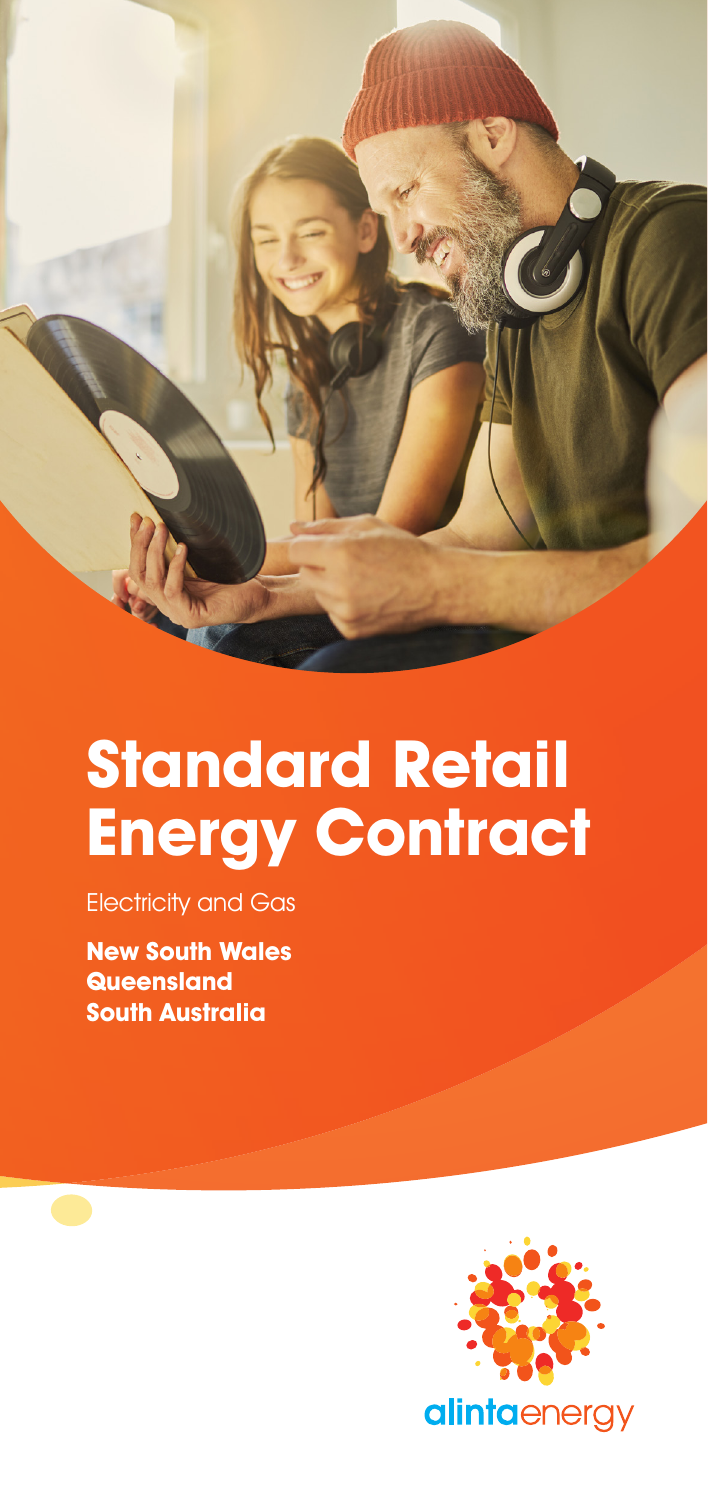# **This Energy Contract**

This contract is about the sale of energy to you as a small customer at your premises. It is a standard retail contract that starts without you having to sign a document agreeing to these terms and conditions.

In addition to this contract, the energy laws and other consumer laws also contain rules about the sale of energy and we will comply with these rules in our dealings with you. For example, the National Energy Retail Law and the National Energy Retail Rules ['the Rules'] set out specific rights and obligations about energy marketing, payment methods and arrangements for customers experiencing payment difficulties.

You also have a separate contract with your distributor, called a customer connection contract. The customer connection contract deals with the supply of energy to your premises and can be found on your distributor's website.

More information about this contract and other matters is on our website **alintaenergy.com.au**.

# **1 Parties**

This contract is between Alinta Energy Retail Sales Pty Ltd ABN 22 149 658 300 trading as Alinta Energy of Level 13, 225 George Street NSW 2000 who sells energy to you at your premises [in this contract referred to as 'we', 'our' or 'us']; and You, the customer to whom this contract applies [in this contract referred to as 'you' or 'your'].

# **2 Definitions and interpretation**

- [a] Terms used in this contract have the same meanings as they have in the National Energy Retail Law and the Rules. However for ease of reference, a simplified explanation of some terms is given at the end of this contract.
- [b] Where the simplified explanations given at the end of this contract differ from the definitions in the National Energy Retail Law and the Rules, the definitions in the National Energy Retail Law and the Rules prevail.

# **3 Do these terms and conditions apply to you?**

#### 3.1 These are our terms and conditions

This contract sets out the terms and conditions for a standard retail contract for a small customer under the National Energy Retail Law and the Rules.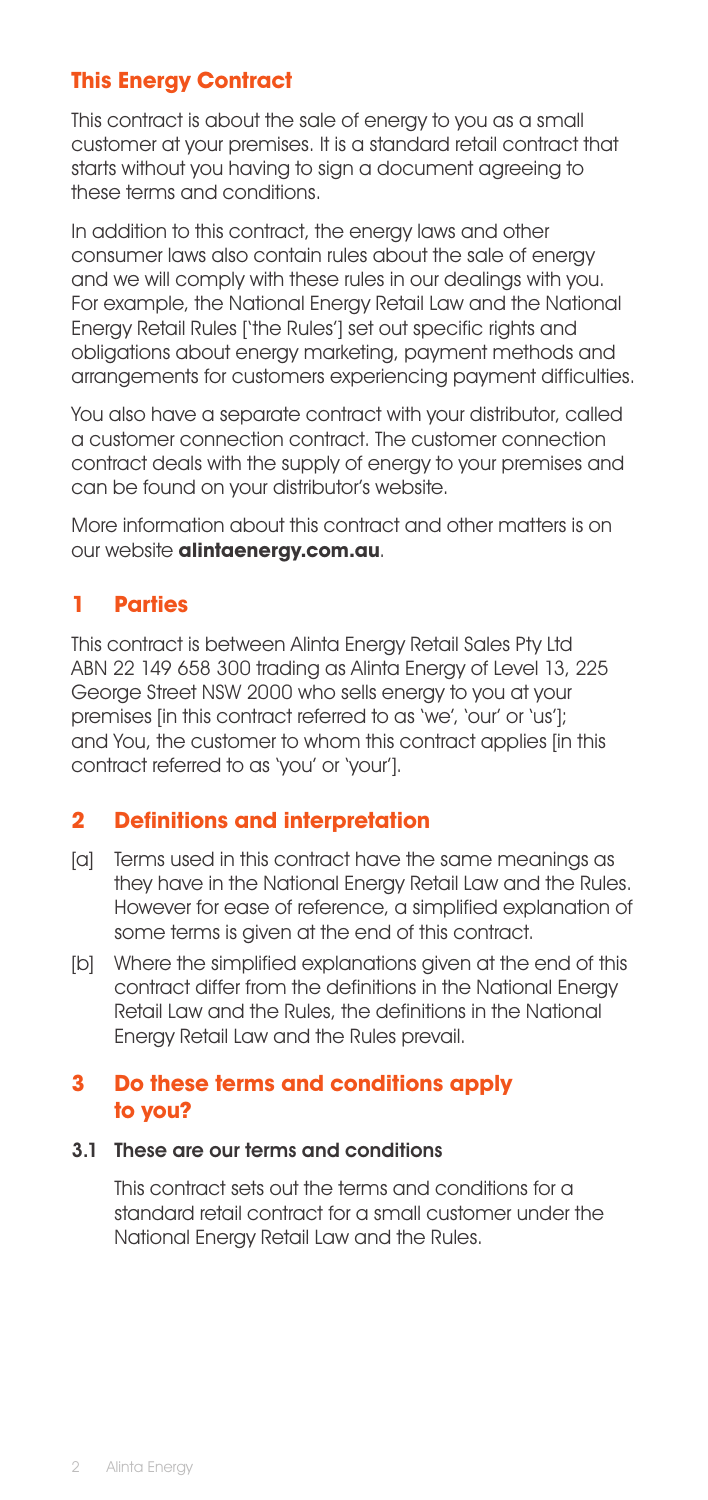# 3.2 Application of these terms and conditions

These terms and conditions apply to you if:

- [a] you are a residential customer; or
- [b] you are a business customer who is a small customer; and
- [c] you request us to sell energy to you at your premises; and
- [d] vou are not being sold energy for the premises under a market retail contract.

# 3.3 Electricity or gas

Standard retail contracts apply to electricity and gas, but some terms may be expressed to apply only to one or the other. If we are your retailer for both electricity and gas, you have a separate contract with us for each of them.

# **4 What is the term of this contract?**

# 4.1 When does this contract start?

This contract starts on the date you satisfy any pre-conditions set out in the National Energy Retail Law and the Rules, including giving us acceptable identification and your contact details for billing purposes.

## 4.2 When does this contract end?

- [a] This contract ends:
	- [i] if you give us a notice stating you wish to end the contract – subject to paragraph [b], on a date advised by us of which we will give you at least 5 but no more than 20 business days notice; or
	- [ii] if you are no longer a small customer:
		- [A] subject to paragraph [b], on a date specified by us, of which we will give you at least 5 but no more than 20 business days notice; or
		- [B] if you have not told us of a change in the use of your energy - from the time of the change in use; or
	- [iii] if we both agree to a date to end the contract on the date that is agreed; or
	- [iv] if you start to buy energy for the premises from us or a different retailer under a customer retail contract – on the date the market retail contract starts; or
	- [v] if a different customer starts to buy energy for the premises – on the date that customer's contract starts; or
	- [vi] if the premises are disconnected and you have not met the requirements in the Rules for reconnection – 10 business days from the date of disconnection.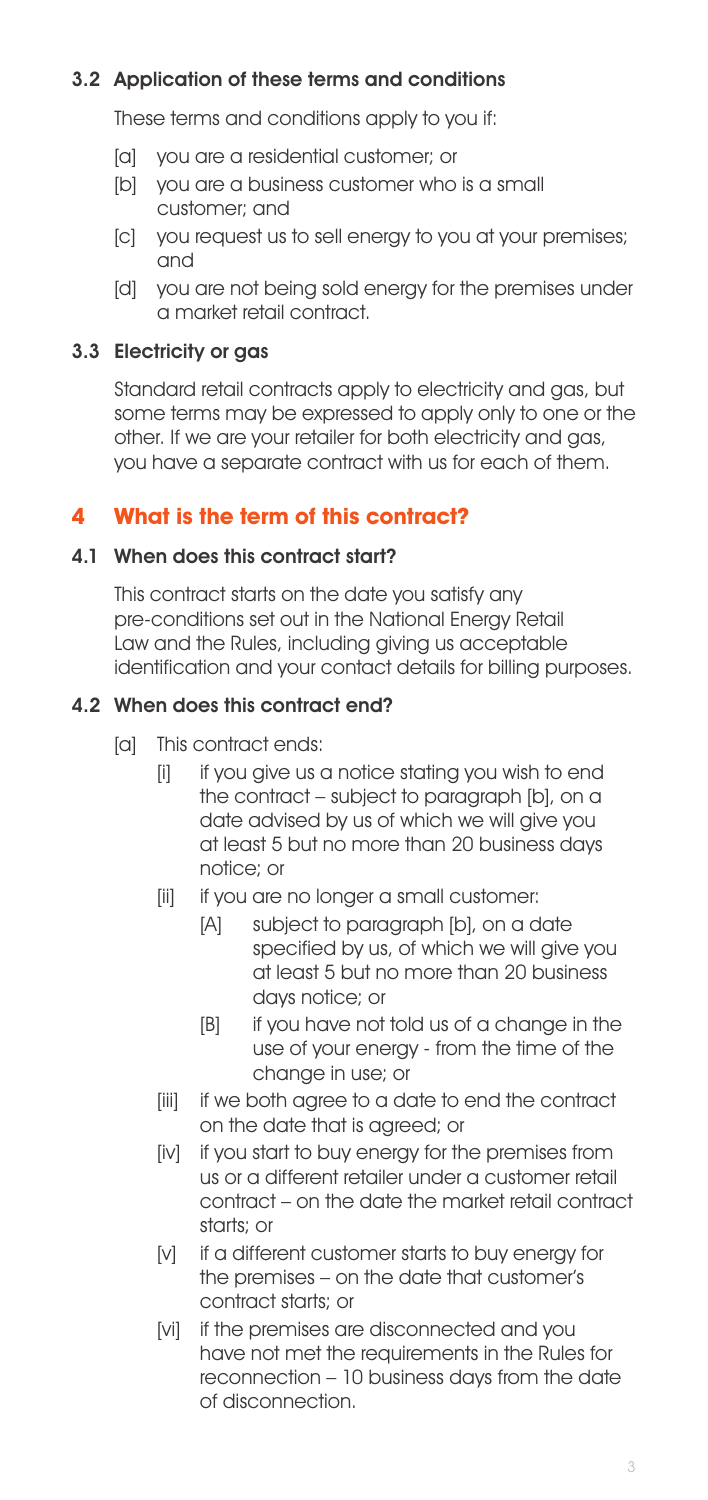- [b] If you do not give us safe and unhindered access to the premises to conduct a final meter reading [where relevant], this contract will not end under paragraph [a] [i] or [ii] until we have issued you a final bill and you have paid any outstanding amount for the sale of energy.
- [c] Rights and obligations accrued before the end of this contract continue despite the end of the contract, including any obligations to pay amounts to us.

# 4.3 Vacating Your Premises

- [a] If you are vacating your premises, you must provide your forwarding address to us for your final bill in addition to a notice under clause 4.2[a][i] of this contract.
- [b] When we receive the notice, we must use our best endeavours to arrange for the reading of the meter on the date specified in your notice [or as soon as possible after that date if you do not provide access to your meter on that date] and send a final bill to you at the forwarding address stated in your notice.
- [c] You will continue to be responsible for charges for the premises until your contract ends in accordance with clause 4.2 of this contract.

# **5 Scope of this contract**

#### 5.1 What is covered by this contract?

- [a] Under this contract we agree to sell you energy at your premises. We also agree to meet other obligations set out in this contract and to comply with the energy laws, including, where we sell you electricity, the provision, installation and maintenance of your meter.
- [b] In return, you agree:
	- [i] to be responsible for charges for energy supplied to the premises until this contract ends under clause 4.2 even if you vacate the premises earlier; and
	- [ii] to pay the amounts billed by us under this contract; and
	- [iii] to meet your obligations under this contract and the energy laws.

#### 5.2 What is not covered by this contract?

This contract does not cover the physical connection of your premises to the distribution system, including the maintenance of that connection and the supply of energy to your premises and, where we sell you gas, provision of metering equipment. This is the role of your distributor under a separate contract called a customer connection contract.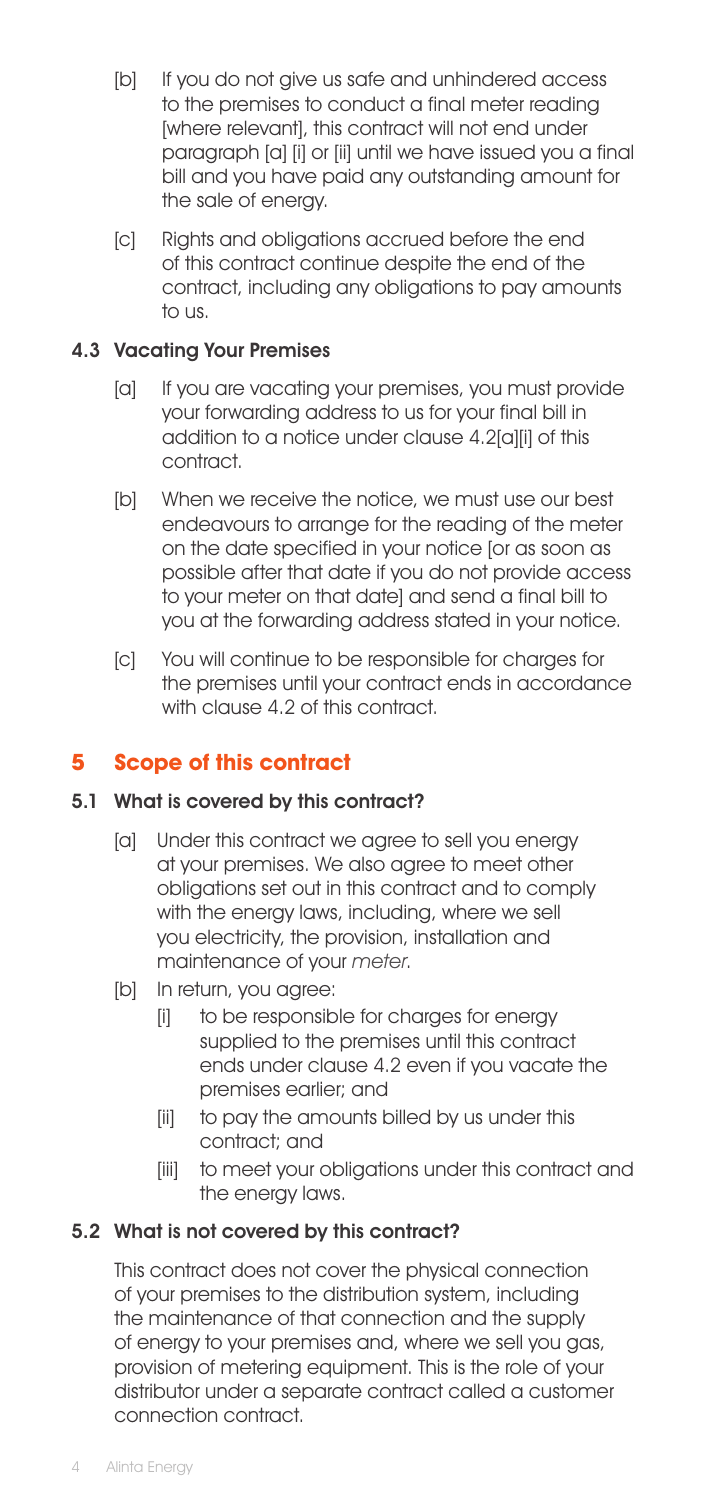# **6 Your general obligations**

## 6.1 Full information

You must give us any information we reasonably require for the purposes of this contract. The information must be correct, and you must not mislead or deceive us in relation to any information provided to us.

# 6.2 Updating information

You must tell us promptly if;

- [a] information you have provided to us changes, including if your billing address changes or if your use of energy changes [for example, if you start running a business at the premises]; or
- [b] you are aware of any change that materially affects access to your meter or to other equipment involved in providing metering services at the premises.

## 6.3 Life support equipment

- [a] If a person living or intending to live at your premises requires life support equipment, you must:
	- [i] register the premises with us or your distributor and
	- [ii] provide medical confirmation for the premises.
- [b] Subject to satisfying the requirements in the Rules, your premises may cease to be registered as having life support equipment if medical confirmation is not provided to us or your distributor.
- [c] You must tell us or your distributor if the life support equipment is no longer required at the premises.
- [d] If you tell us that a person living or intending to live at your premises requires life support equipment, we must give you:
	- [i] at least 50 business days to provide medical confirmation for the premises;
	- [ii] general advice that there may be a distributor planned interruption, retailer planned interruption or unplanned interruption to the supply of energy to the premises;
	- [iii] at least 4 business days' notice in writing of any retailer planned interruption to the supply of electricity to the premises unless we have obtained your explicit consent to the interruption occurring on a specified date;
	- [iv] information to assist you to prepare a plan of action in case of an unplanned interruption; and
	- [v] emergency telephone contact numbers.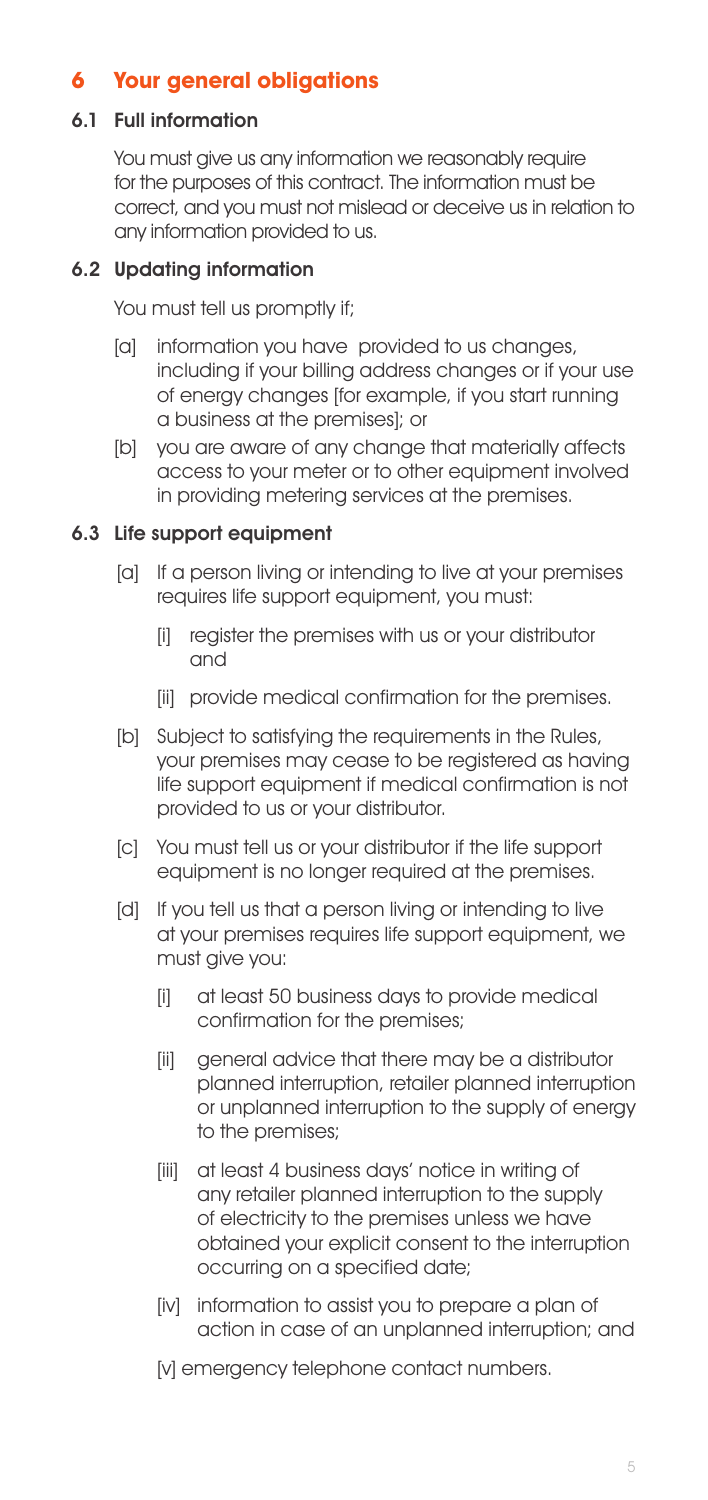# 6.4 Obligations if you are not an owner

If you cannot meet an obligation relating to your premises under this contract because you are not the owner you will not be in breach of the obligation if you take all reasonable steps to ensure that the owner or other person responsible for the premises fulfils the obligation.

# **7 Our liability**

#### 7.1 All customers

- [a] The quality and reliability of your electricity supply and the quality, pressure and continuity of your gas supply is subject to a variety of factors that are beyond our control as your retailer, including accidents, emergencies, weather conditions, vandalism, system demand, the technical limitations of the distribution system and the acts of other persons [such as your distributor], including at the direction of a relevant authority.
	- [b] To the extent permitted by law, we give no condition, warranty or undertaking, and we make no representation to you, about the condition or suitability of energy, its quality, fitness for purpose or safety, other than those set out in this contract.
	- [c] Unless we have acted in bad faith or negligently, the National Energy Retail Law excludes our liability for any loss or damage you suffer as a result of the total or partial failure to supply energy to your premises, which includes any loss or damage you suffer as a result of the defective supply of energy.

#### 7.2 Customers who export electricity to the grid

Unless we have acted in bad faith or negligently, the Rules exclude our liability for any loss or damage you suffer as a result of our total or partial failure to take supply of electricity from your premises.

# **8 Price for energy and other services**

#### 8.1 What are our tariffs and charges?

- [a] Our tariffs and charges for the sale of energy to you under this contract are our standing offer prices. These are published on our website and include your distributor's charges.
- [b] Different tariffs and charges may apply to you depending on your circumstances. The conditions for each tariff and charge are set out in our standing offer prices.

Note: We do not impose any charges for the termination of this contract.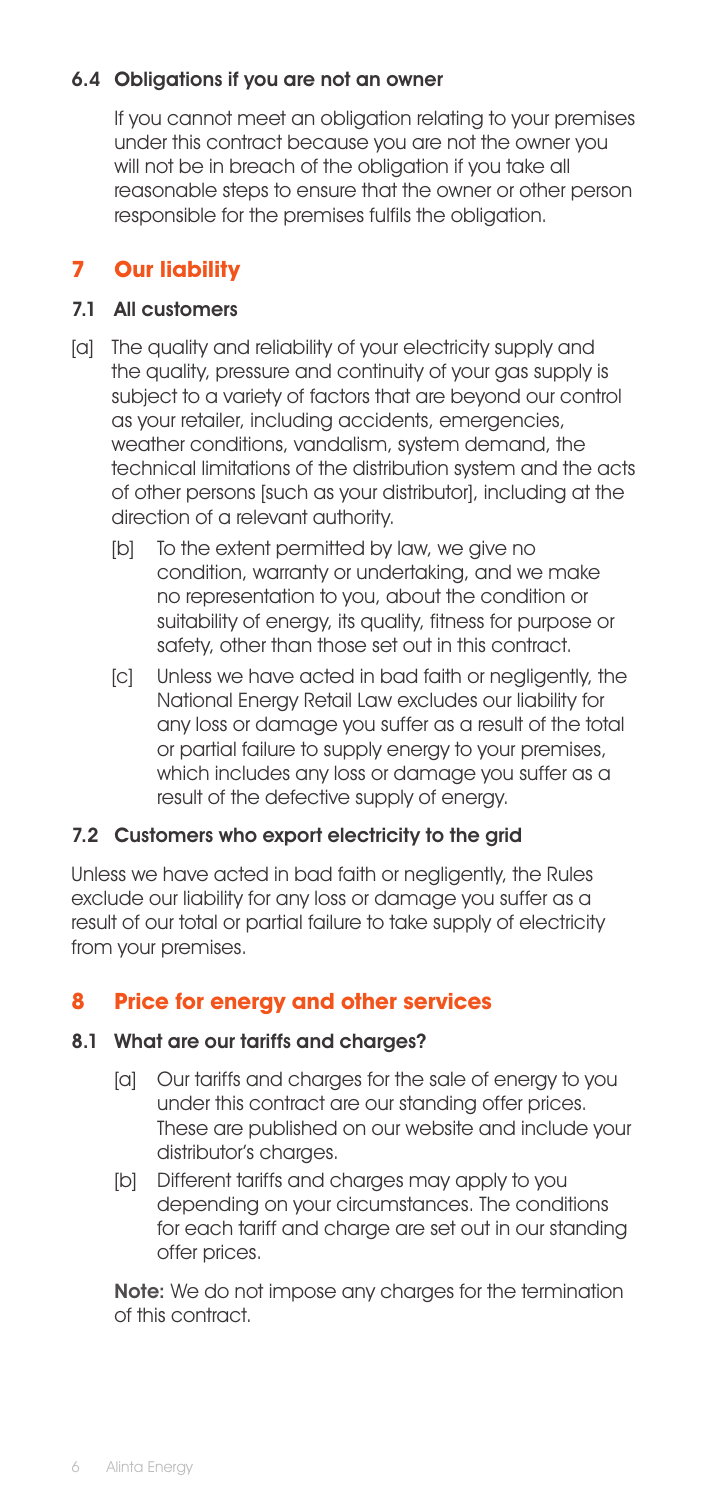# 8.2 Changes to tariffs and charges

[a] If we vary our standing offer prices, we will publish the variation in a newspaper and on our website at least 10 business days before it starts.

[a1] We will also:

- [i] notify you at least five business days before the variation in the tariffs and charges are to apply to you; and
- [ii] deliver the notice by your preferred form of communication where you have communicated this to us, or otherwise by the same method as that used for delivery of your bill.
- [a2] The notice must:
	- [i] specify that your tariffs and charges are being varied;
	- [ii] specify the date on which the variation will come into effect;
	- [iii] identify your existing tariffs and charges inclusive of GST;
	- [iv] identify your tariffs and charges as varied inclusive of GST;
	- [v] specify that the tariffs and charaes identified in paragraphs (a2)(iii) and (iv) are inclusive of GST; and
	- [vi] specify that you can request historical billing data and, if you are being sold electricity, energy consumption data, from us.
- [a3] Despite clause 8.2 of this contract, we are not required to provide a notice under paragraph (a1):
	- [i] where you have entered into a standard retail contract with us within 10 business days before the date on which the variation referred to in clause 8.2(a) is to take effect, and we have informed you of such variation;
	- [ii] where your standing offer prices are regulated, or are otherwise set by legislation, a government agency or regulatory authority;
	- [iii] where the variations to the tariffs and charges are a direct result of a change to, or withdrawal or expiry of, a government funded energy charge rebate, concession or relief scheme; or
	- [iv] where the variations to the tariffs and charges are a direct result of a change to any bank charges or fees, credit card charges or fees, or payment processing charges or fees applicable to you.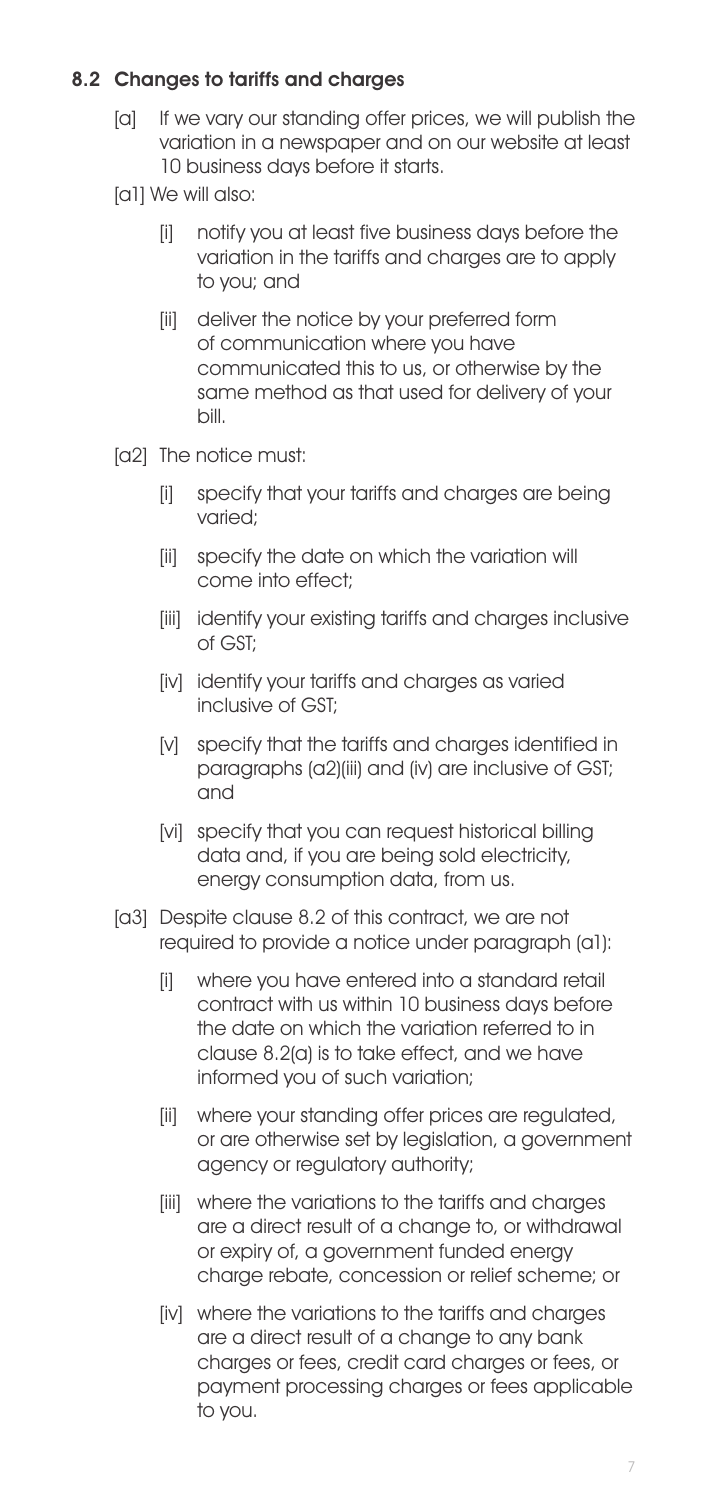- [a4] Despite paragraph (a1)(i), we will provide you with the notice under paragraph (a1) as soon as practicable, and in any event no later than your next bill, where the variations to your tariffs and charges are a direct result of a tariff reassignment by the distributor pursuant to clause 6B.A3.2 of the NER. For the purpose of providing a notice under this paragraph (a4), the reference to:
	- [i] "are being varied" in paragraph (a2)(i) is taken to be "are being varied or have been varied (whichever is applicable)"; and
	- [ii] "will come into effect" in paragraph (a2)(ii) is taken to be "will come into effect or has come into effect (whichever is applicable)".
- [b] Our standing offer prices will not be varied more often than once every 6 months.

Note for Queensland customers:

#### 8.2A Changes to tariffs and charges

- [a] If we vary our standing offer prices, we will publish the variation in a newspaper and on our website.
- [b] If the variation is an increase to the standing offer price, we will publish the variation at least 10 business days before the increase starts.
- [c] We will also—
	- [i] if the variation results in an increase in the standing offer price applying to you—notify you in advance of the variation; and
	- [ii] if the variation results in a decrease in the standing offer price applying to you— include details of the variation in your next bill.

#### 8.3 Variation of tariff due to change of use

If a change in your use of energy means you are no longer eligible for the particular tariff you are on, we may transfer you to a new tariff under our standing offer prices:

- [a] if you notify us there has been a change of use, from the date of notification; or
- [b] if you have not notified us of the change of use, retrospectively from the date the change of use occurred.

#### 8.4 Variation of tariff or type of tariff on request

[a] If you think you satisfy the conditions applying to another tariff or type of tariff under our standing offer prices, you can ask us to review your current circumstances to see whether that tariff or type of tariff can apply to you.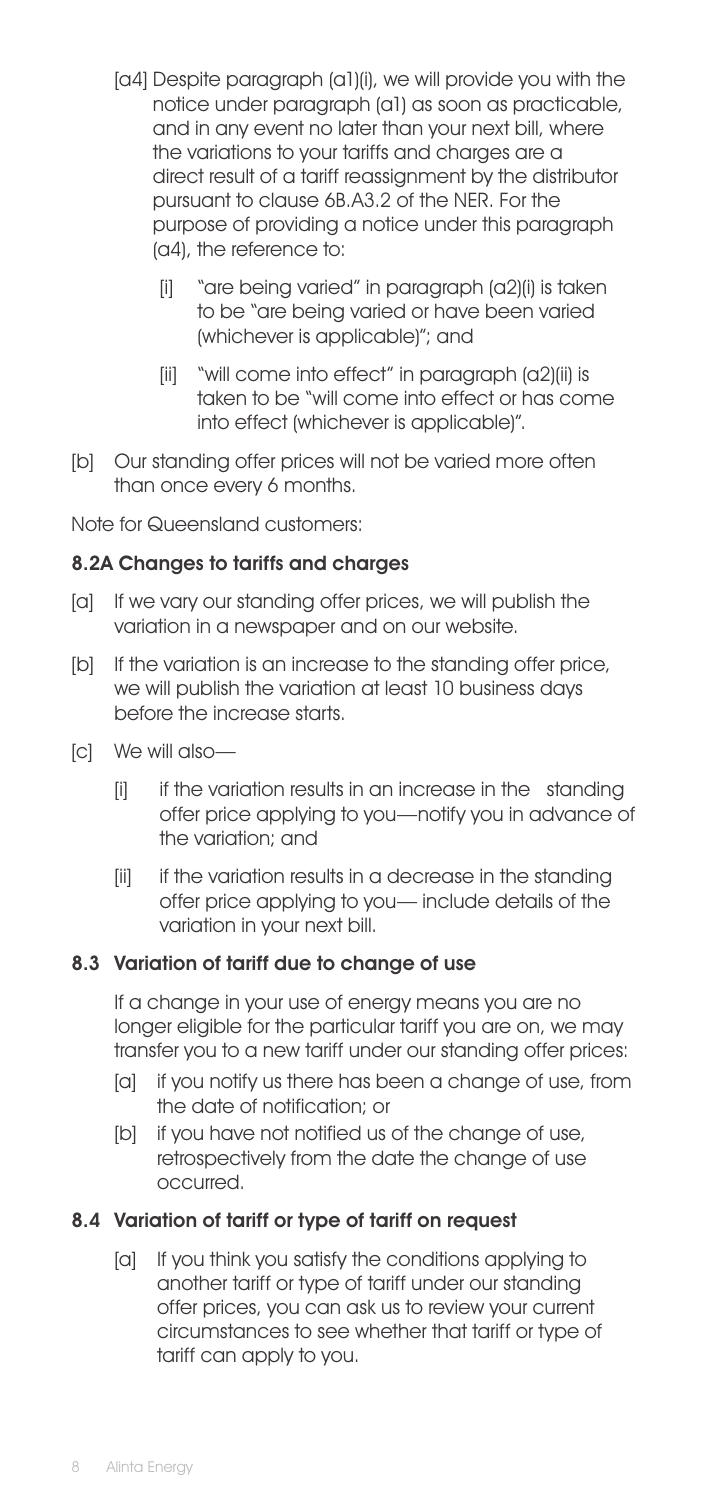- [b] If you meet the requirements for another tariff or type of tariff and request us to do so, we must:
	- [i] transfer you to that other tariff within 10 business days; or
	- [ii] transfer you to that other type of tariff from the date the meter is read or the type of meter is changed [if needed].

# 8.5 Changes to tariffs or type of tariff during a billing cycle

If a tariff applying to you changes during a billing cycle, we will calculate your next bill on a proportionate basis.

## 8.6 GST

- [a] Amounts specified in the standing offer prices from time to time and other amounts payable under this contract may be stated to be exclusive or inclusive of GST. Paragraph [b] applies unless an amount is stated to include GST.
- [b] Where an amount paid by you under this contract is payment for a "taxable supply" as defined for GST purposes, to the extent permitted by law, that payment will be increased so that the cost of the GST payable on the taxable supply is passed on to the recipient of that taxable supply.

# **9 Billing**

#### 91 General

We will send a bill to you as soon as possible after the end of each billing cycle. We will send the bill:

- [a] to you at the address nominated by you; or
- [b] to a person authorised in writing by you to act on your behalf at the address specified by you.

# 9.2 Calculating the bill

Bills we send to you ['your bills'] will be calculated on:

- [a] the amount of energy consumed at your premises during the billing cycle [using information obtained from reading your meter or otherwise in accordance with the Rules]; and
- [b] the amount of fees and charges for any other services provided under this contract during the billing cycle; and
- [c] the charges payable for services provided by your distributor, including connection charges if you have asked for a new connection or connection alteration and have not made alternative arrangements with your distributor.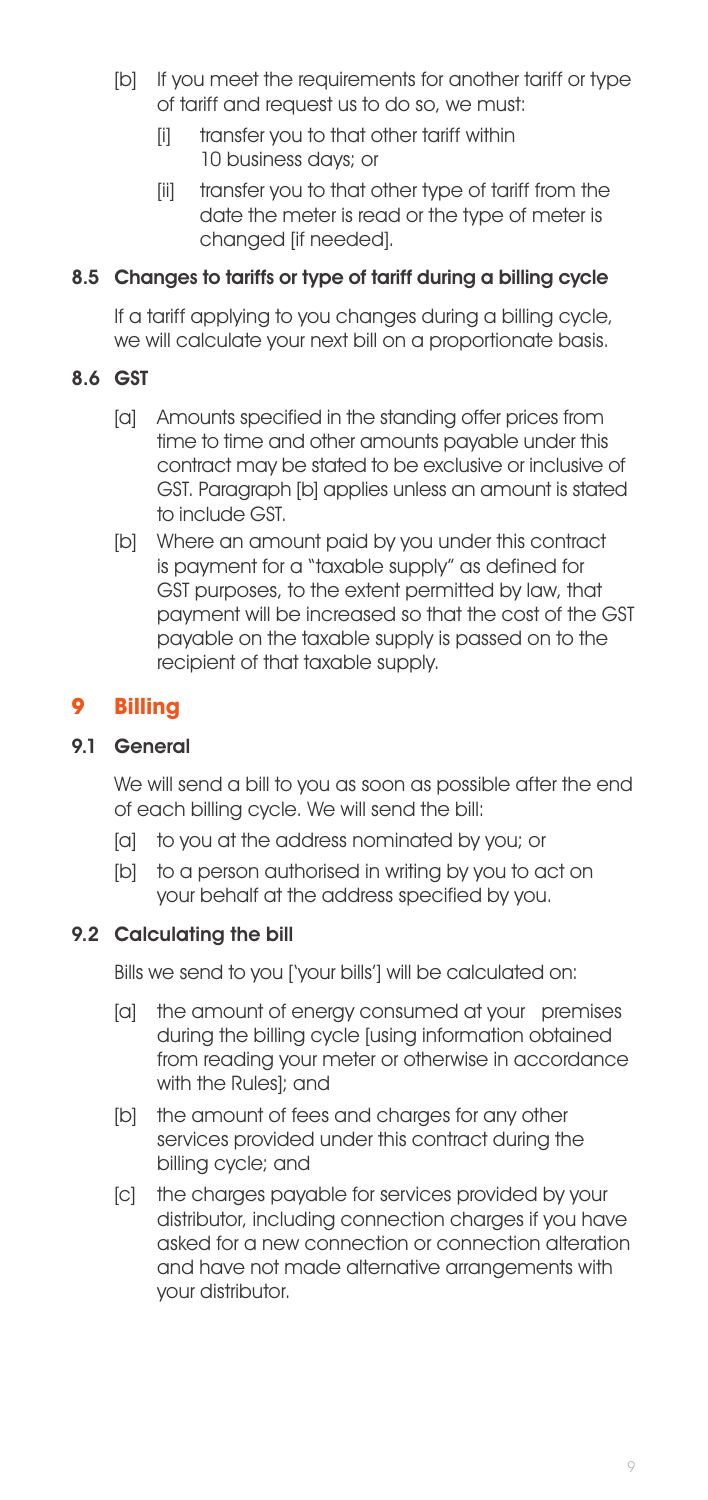# 9.3 Estimating the energy usage

- [a] We may estimate the amount of energy consumed at your premises if your meter cannot be read, if your metering data is not obtained [for example, if access to the meter is not given or the meter breaks down or is faulty], or if you otherwise consent.
- [b] If we estimate the amount of energy consumed at your premises to calculate a bill, we must:
	- [i] clearly state on the bill that it is based on an estimation; and
	- [ii] when your meter is later read, adjust your bill for the difference between the estimate and the energy actually used.
- [c] If the later meter read shows that you have been undercharged, we will allow you to pay the undercharged amount in instalments, over the same period of time during which the meter was not read [if less than 12 months], or otherwise over 12 months.
- [d] If the meter has not been read due to your actions, and you request us to replace the estimated bill with a bill based on an actual reading of the meter, we will comply with your request but may charge you any cost we incur in doing so.

## 9.4 Your historical billing information

Upon request, we must give you information about your billing history for the previous 2 years free of charge. However, we may charge you if you require information going back more than 2 years or we have already given you this information:

- [a] 4 times in the previous 12 months, where this contract relates to electricity; or
- [b] in the previous 12 months, where this contract relates to gas.

#### 9.4A Your electricity [only] consumption and export information

Upon request, we must give you information about your electricity consumption or export for up to 2 years free of charge. However, we may charge you if:

- [a] we have already aiven you this information 4 times in the previous 12 months; or
- [b] the information requested is different in manner or form to any minimum requirements we are required to meet; or
- [c] the information is requested by a representative you have authorised to act on your behalf, and that request is part of a request the representative makes to us in relation to more than one customer.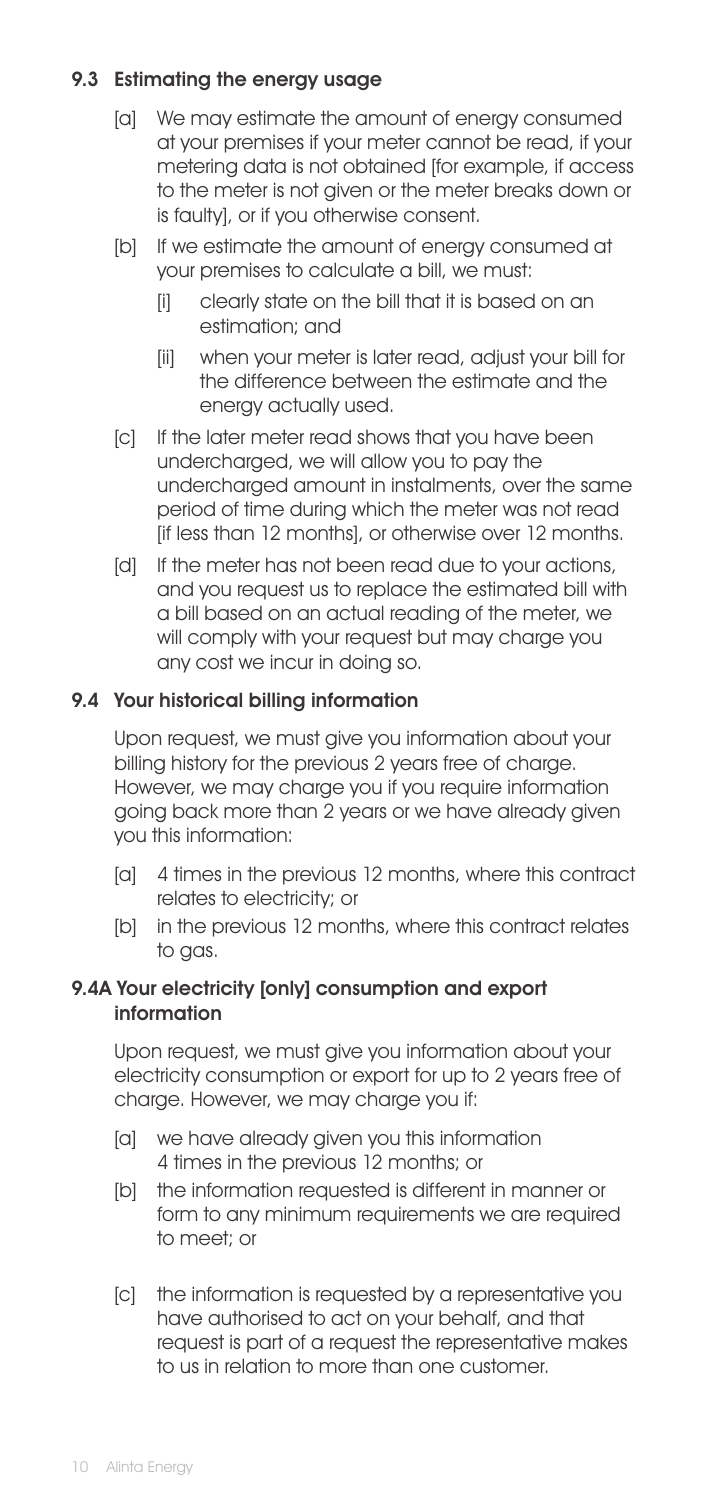## 9.5 Bill smoothing

We may, where you agree, arrange for you to pay your bills under a bill smoothing arrangement, which is based on a 12 monthly estimate of your energy consumption.

# **10 Paying your bill**

## 10.1 What you have to pay

You must pay to us the amount shown on each bill by the date for payment [the pay-by date] on the bill. The pay-by date will be no earlier than 13 business days from the date on which we issue your bill.

## 10.2Issue of reminder notices

If you have not paid your bill by the pay-by date, we will send you a reminder notice that payment is required. The reminder notice will give you a further due date for payment which will be not less than 6 business days after we issue the notice.

## 10.3Difficulties in paying

- [a] If you have difficulties paying your bill, you should contact us as soon as possible. We will provide you with information about payment options.
- [b] If you are a residential customer and have told us that you have difficulty paying your bill, we must offer you the option of paying your bill under a payment plan. However, we are not obliged to do so if you have had 2 payment plans cancelled due to nonpayment in the previous 12 months or have been convicted of an offence involving the illegal use of energy in the previous 2 years.
- [c] Additional protections may be available to you under our Customer Hardship Policy and under the National Energy Retail Law and the Rules if you are a customer experiencing payment difficulties due to hardship. A copy of our Customer Hardship Policy is available on our website.

#### 10.4 Late payment fees

If you have not paid a bill by the pay-by date, we may require you to pay a late payment fee, which is part of our standing offer prices published on our website.

We will not charge a late payment fee where it is not permitted under your local State or Territory law.

# **11 Meters**

- [a] You must allow us and our authorised representatives safe and unhindered access to your premises for the purposes of [where relevant];
	- [i] reading, testing, maintaining, inspecting or altering any metering installation at the premises; and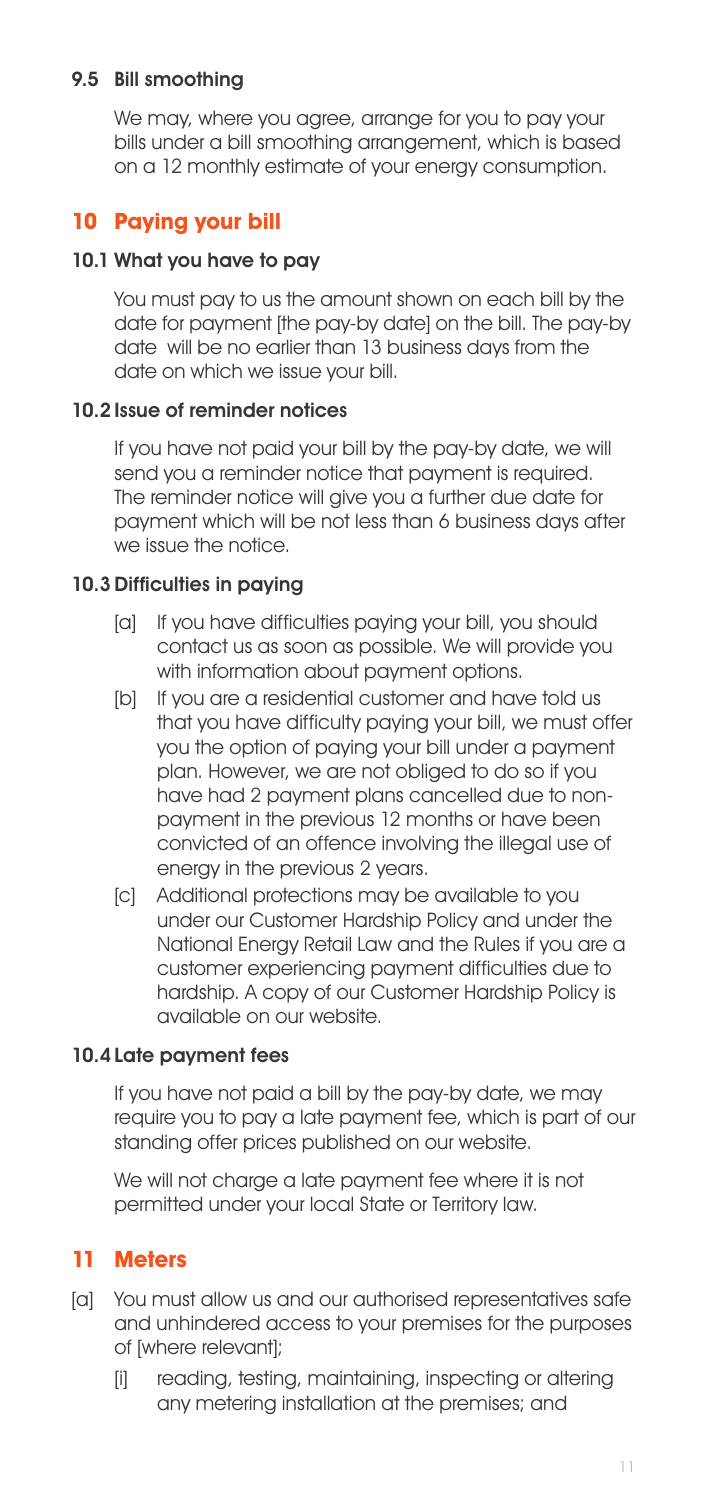- [ii] calculating or measuring energy supplied or taken at the premises; and
- [iii] checking the accuracy of metered consumption at the premises; and
- [iv] replacing meters.
- [b] We will use our best endeavours to ensure that a meter reading is carried out as frequently as is needed to prepare your bills, consistently with the metering rules and in any event at least once every 12 months.
- [c] If we or our representatives seek access to the premises under paragraph [a], we will:
	- [i] comply with all relevant requirements under the energy laws; and
	- [ii] carry or wear official identification; and
	- [iii] show the identification if requested.
- [d] If we propose to replace your electricity meter we must give you a notice with the right to elect not to have your meter replaced unless:
	- [i] your meter is faulty or sample testing indicates it may become faulty; or
	- [ii] you have requested or agreed to the replacement of your meter.

# **11A Interruption to electricity supply**

#### 11A.1 Retailer may arrange retailer planned interruptions [maintenance repair etc]

- [a] We may arrange retailer planned interruptions to the supply of electricity to your premises where permitted under the energy laws for the purpose of the installation, maintenance, repair or replacement of an electricity meter;
- [b] If your electricity supply will be affected by a retailer planned interruption arranged by us, we will give you at least 4 business days notice by mail, letterbox drop, press advertisement or other appropriate means.

#### 11A.2 Your right to information about planned interruptions

- [a] If you request us to do so, we will use our best endeavours to explain a retailer planned interruption to the supply of electricity to the premises which was arranged by us.
- [b] If you request an explanation be in writing we must, within 10 business days of receiving the request, give you either:
	- [i] the written explanation; or
	- [ii] an estimate of the time it will take to provide a more detailed explanation if a longer period is reasonably needed.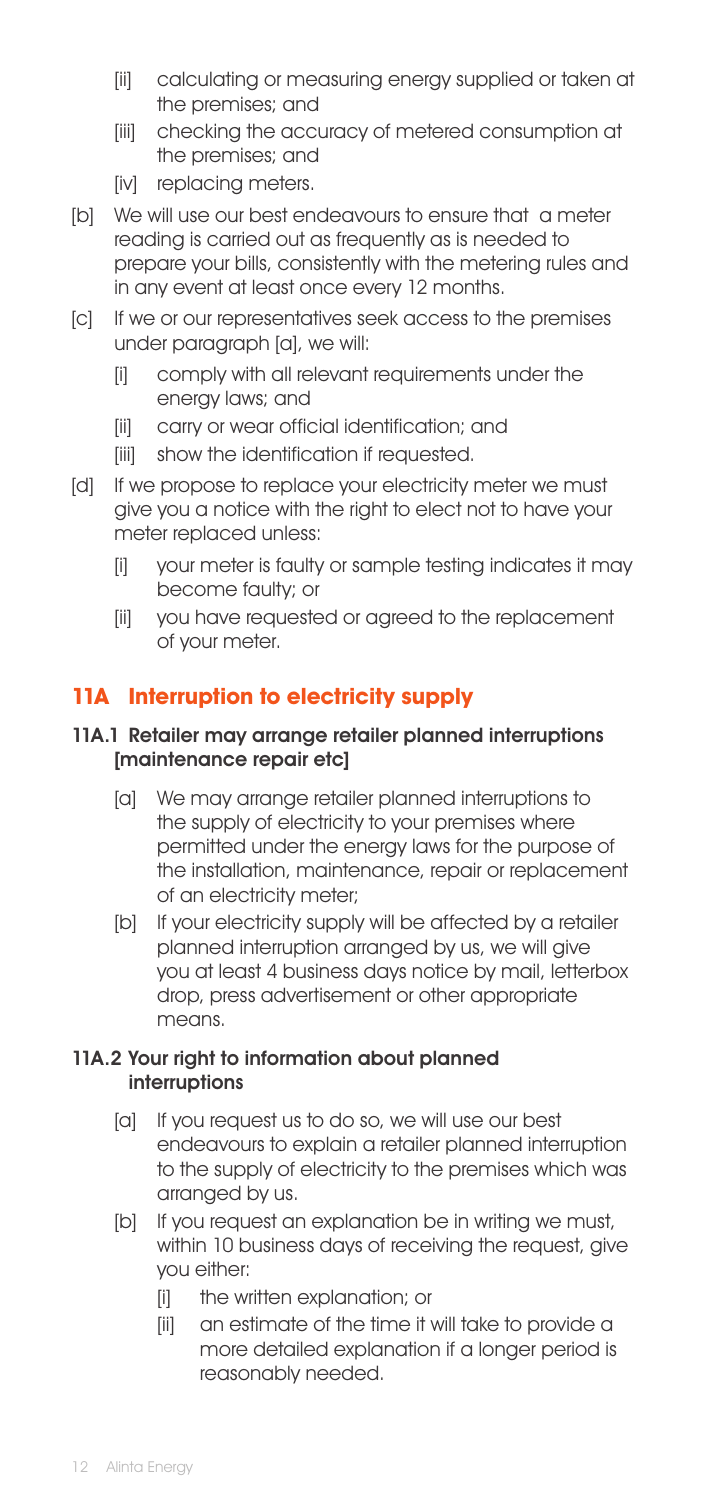[c] For interruptions made by your distributor, we may refer you to your distributor to provide information.

# **12 Overcharging and undercharging**

# 12.1 Undercharaina

- [a] If we have undercharged you, we may recover the undercharged amount from you. If we recover an undercharged amount from you:
	- [i] we will not charge interest on the undercharged amount; and
	- [ii] we will offer you time to pay the undercharged amount in instalments over the same period of time during which you were undercharged [if less than 12 months], or otherwise over 12 months.
- [b] The maximum amount we can recover from you is limited to the amount that has been undercharged in the 9 months immediately before we notify you, unless the undercharge is your fault, or results from your unlawful act or omission.

# 12.2Overcharging

- [a] Where you have been overcharged by less than \$50, and you have already paid the overcharged amount, we must credit that amount to your next bill.
- [b] Where you have been overcharged by \$50 or more, we must inform you within 10 business days of our becoming aware of the overcharge and, if you have already paid that amount, we must credit that amount to your next bill. However, if you request otherwise, we will comply with that request.
- [c] If you have stopped buying energy from us, we will use our best endeavours to pay the overcharged amount to you within 10 business days.
- [d] If you have been overcharged as a result of your own fault or unlawful act or omission, we may limit the amount we credit or pay you to the amount you were overcharged in the last 12 months.

# 12.3 Reviewing your bill

- [a] If you disagree with the amount you have been charged, you can ask us to review your bill in accordance with our standard complaints and dispute resolution procedures.
- [b] If you ask us to, we must arrange for a check of the meter reading or metering data or for a test of the meter in reviewing the bill. You will be liable for the cost of the check or test and we may request payment in advance. However, if the meter or metering data proves to be faulty or incorrect, we must reimburse you for the amount paid.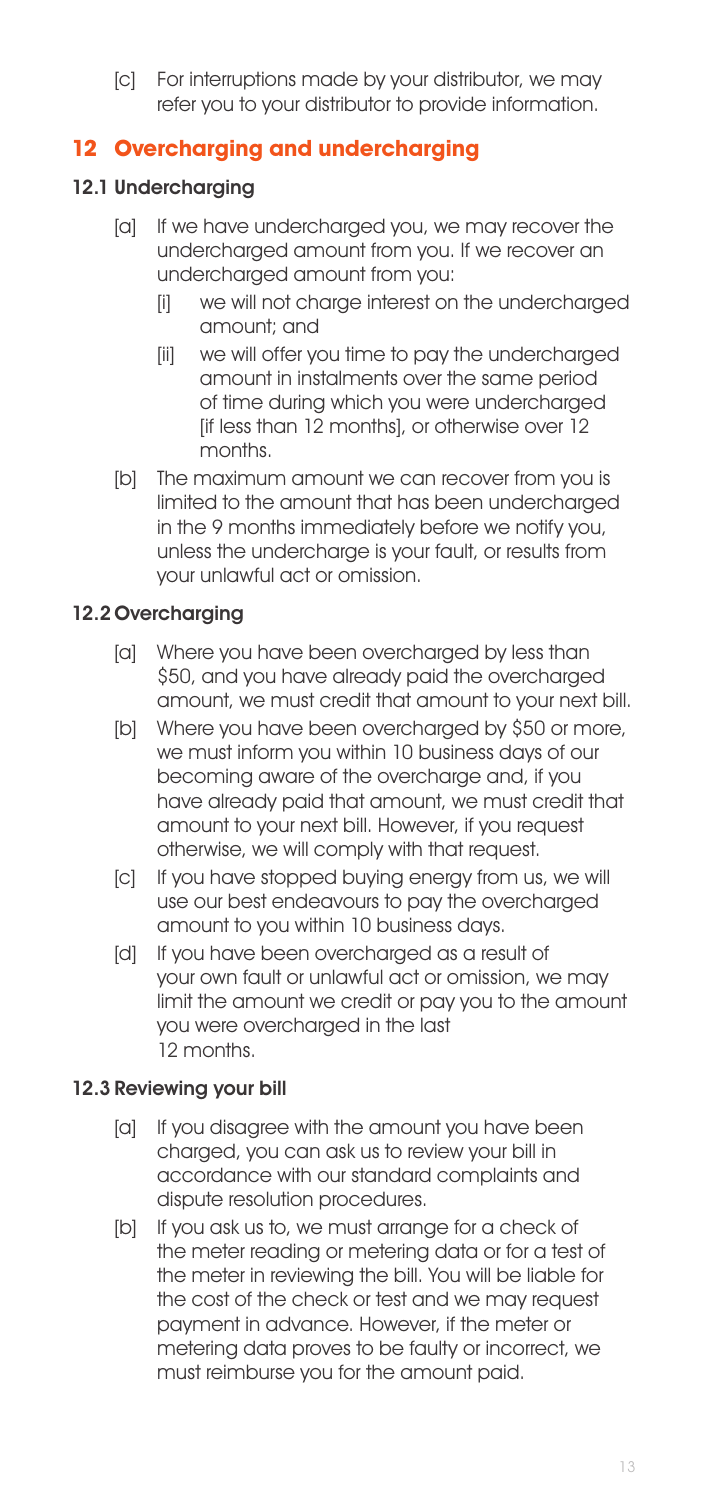- [c] If your bill is being reviewed, you are still required to pay any other bills from us that are due for payment and the lesser of:
	- [i] the portion of the bill that you do not dispute; or
	- [ii] an amount equal to the average of your bills in the last 12 months.

# **13 Security deposits**

#### 13.1 Security deposit

We may require that you provide a security deposit. The circumstances in which we can require a security deposit and the maximum amount of the security deposit are governed by the Rules.

#### 13.2 Interest on security deposits

Where you have paid a security deposit, we must pay you interest on the security deposit at a rate and on terms required by the Rules.

## 13.3 Use of a security deposit

- [a] We may use your security deposit, and any interest earned on the security deposit, to offset any amount you owe under this contract:
	- [i] if you fail to pay a bill and as a result we arrange for the disconnection of your premises; or
	- [ii] in relation to a final bill [i.e. a bill we issue when you vacate the premises or when you stop purchasing energy from us at your premises or when you request that your premises be disconnected].
- [b] If we use your security deposit or any accrued interest to offset amounts owed to us, we will advise you within 10 business days.

#### 13.4 Return of security deposit

- [a] We must return your security deposit and any accrued interest in the following circumstances:
	- [i] you complete 1 years' payment [in the case of residential customers] or 2 years' payment [in the case of business customers] by the pay-by dates on our initial bills; or
	- [ii] subject to clause 14.3 of this contract, you stop purchasing energy at the relevant premises under this contract.
- [b] If you do not aive us any reasonable instructions, we will credit the amount of the security deposit. together with any accrued interest, to your next bill.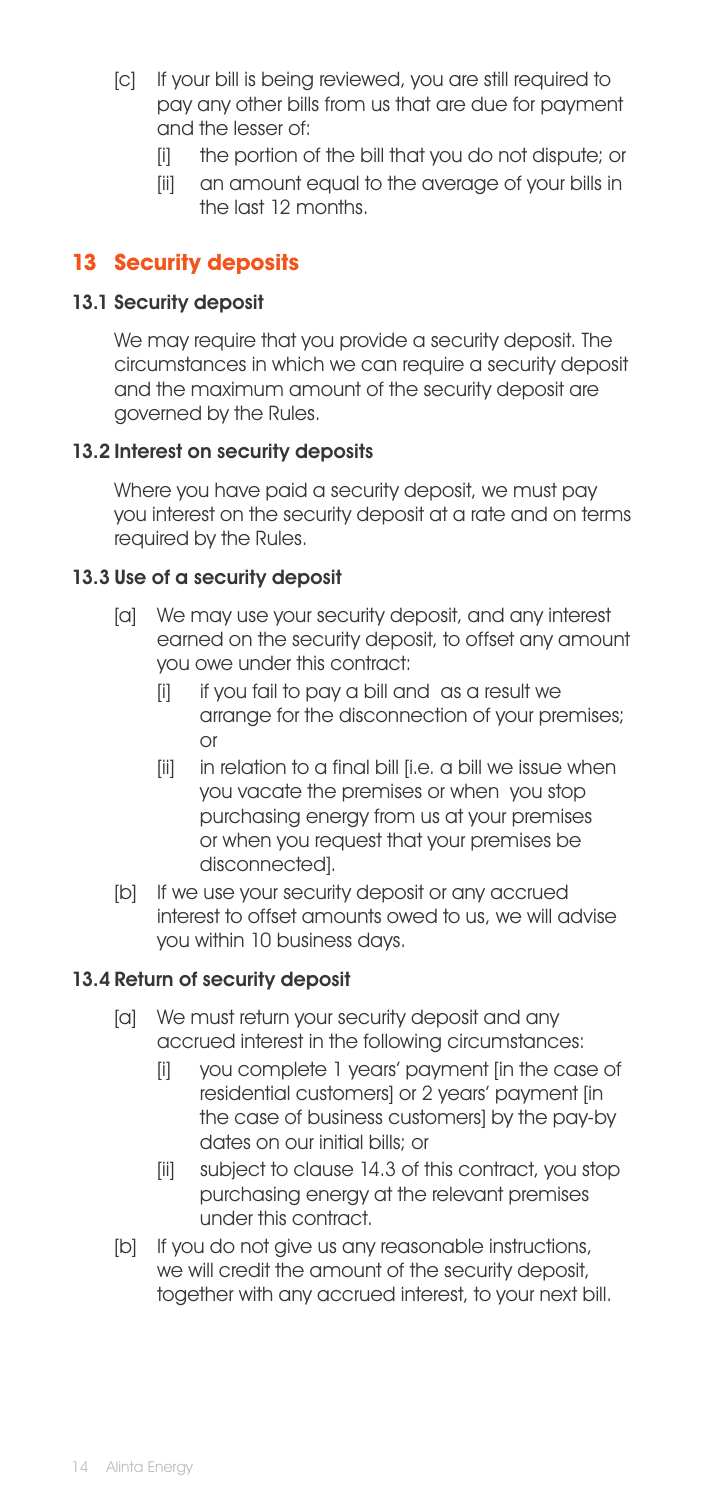# **14 Disconnection of supply**

#### 14.1 When can we arrange for disconnection?

Subject to us satisfying the requirements in the Rules we may arrange for the disconnection of your premises if:

- [a] you do not pay your bill by the pay-by date and, if you are a residential customer, you:
	- [i] fail to comply with the terms of an agreed payment plan; or
	- [ii] do not agree to an offer to pay the bill by instalments, or having agreed, you fail to comply with the instalment arrangement;
- [b] you do not provide a security deposit we are entitled to require from you; or
- [c] you do not give access to your premises to read a meter [where relevant] for 3 consecutive meter reads; or
- [d] you fail to give us safe and unhindered access to the premises as required by clause 11 or any requirements under the energy laws; or
- [e] there has been illegal or fraudulent use of energy at your premises in breach of clause 16 of this contract; or
- [f] we are otherwise entitled or required to do so under the Rules or by law.

# 14.2Notice and warning of disconnection

Before disconnecting your premises, we must comply with relevant warning notice requirements and other provisions in the Rules, and in relation to safe and unhindered access only, we must use our best endeavours to contact you to arrange an appointment with you for access to your premises in addition to any warning notice. However, we are not required to provide a warning notice prior to disconnection in certain circumstances [for example, where there has been illegal or fraudulent use of energy at your premises or where there is an emergency or health and safety issue].

# 14.3 When we must not arrange disconnection

- [a] Subject to paragraph [b], your premises may not be disconnected during the following times ['the protected period']:
	- [i] on a business day before 8.00am or after 3.00pm; or
	- [ii] on a Friday or the day before a public holiday; or
	- [iii] on a weekend or a public holiday; or
	- [iv] on the days between 20 December and 31 December [both inclusive] in any year; or
	- [v] if you are being disconnected under clause 14.1[a], during an extreme weather event.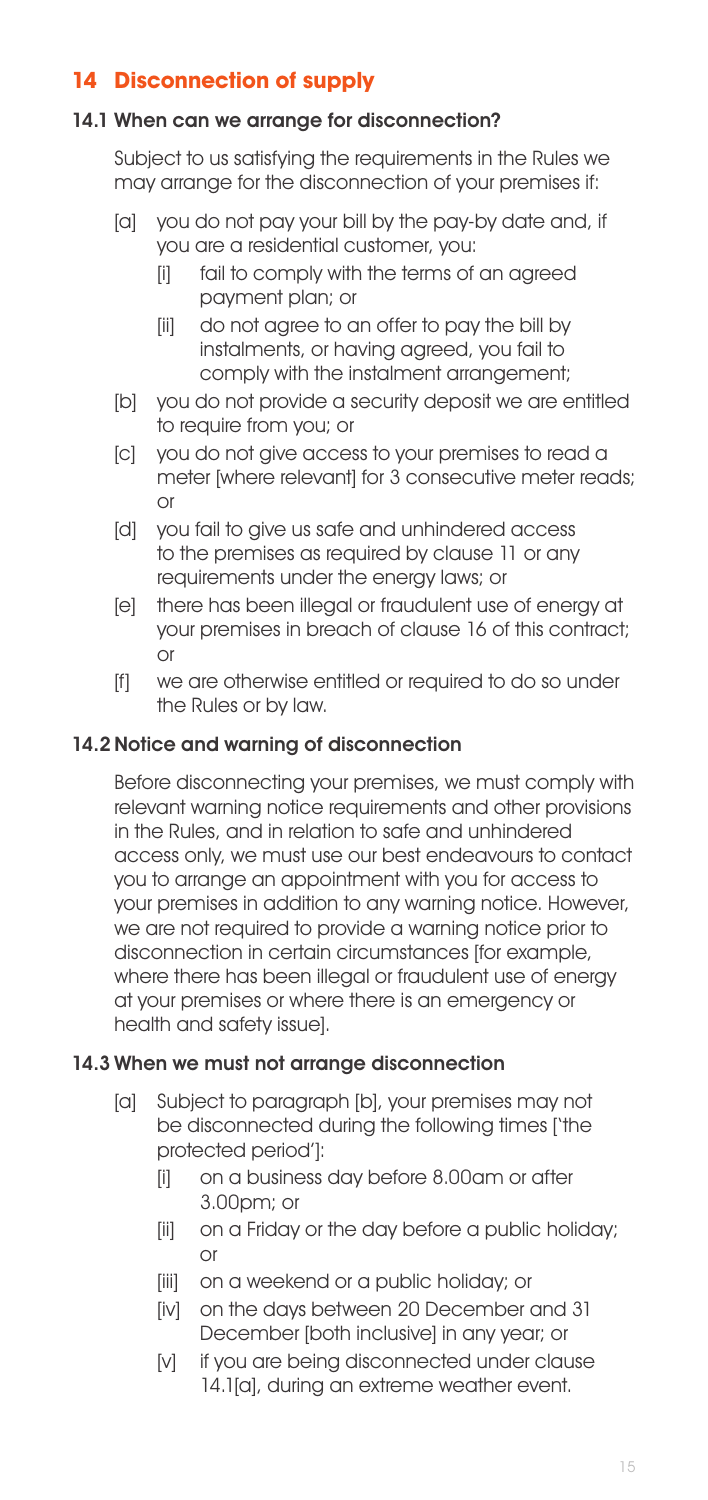- [b] Your premises may be disconnected within the protected period:
	- [i] for reasons of health and safety; or
	- [ii] in an emergency; or
	- [iii] as directed by a relevant authority; or
	- [iv] if you are in breach of clause 6.5 of your customer connection contract which deals with interference with energy equipment; or
	- [v] if you request us to arrange disconnection within the protected period; or
	- [vi] if your premises contain a commercial business that only operates within the protected period and where access to the premises is necessary to effect disconnection; or
	- [vii] where the premises are not occupied.

# **15 Reconnection after disconnection**

- [a] We must arrange for the reconnection of your premises if, within 10 business days of your premises being disconnected:
	- [i] you ask us to arrange for reconnection of your premises; and
	- [ii] you rectify the matter that led to the disconnection; and
	- [iii] you pay any reconnection charge [if requested].
- [b] We may terminate this contract 10 business days following disconnection if you do not meet the requirements in paragraph [a].

# **16 Wrongful and illegal use of energy**

#### 16.1 Use of energy

You must not, and must take reasonable steps to ensure others do not:

- [a] illegally use energy supplied to your premises; or
- [b] interfere or allow interference with any energy equipment that is at your premises except as may be permitted by law; or
- [c] use the energy supplied to your premises or any energy equipment in a manner that:
	- [i] unreasonably interferes with the connection or supply of energy to another customer; or
	- [ii] causes damage or interference to any third party; or
- [d] allow energy purchased from us to be used otherwise than in accordance with this contract and the Rules; or
- [e] tamper with, or permit tampering with, any meters or associated equipment.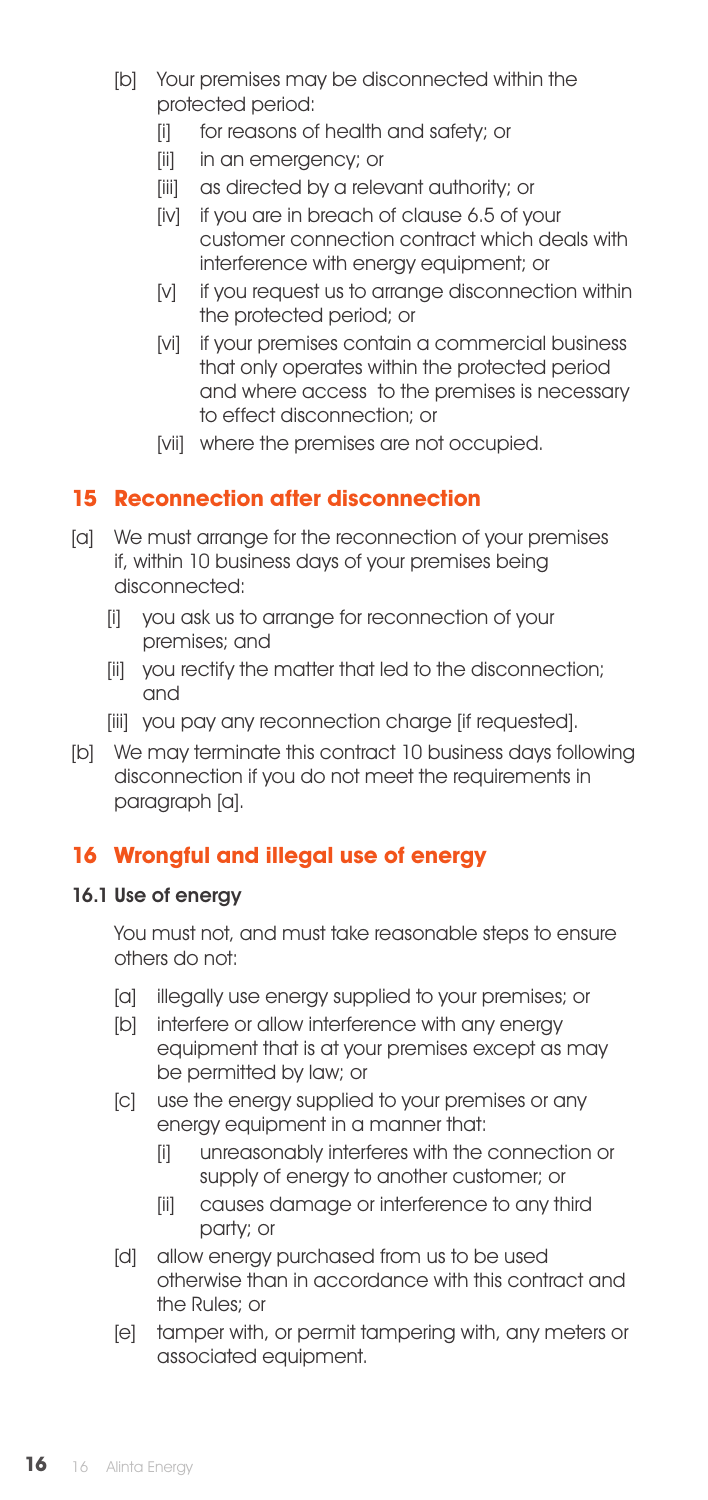# **17. Notices and bills**

- [a] Notices and bills under this contract must be sent in writing, unless this contract or the National Energy Retail Law and the Rules say otherwise.
- [b] A notice or bill sent under this contract is taken to have been received by you or by us [as relevant]:
	- [i] on the date it is handed to the party, left at the party's premises [in your case] or one of our offices [in our case] or successfully faxed to the party [which occurs when the sender receives a transmission report to that effect]; or
	- [ii] on the date 2 business days after it is posted; or
	- [iii] on the date of transmission [unless the sender receives notice that delivery did not occur or has been delayed] if sent electronically and the use of electronic communication has been agreed between us.
- [c] Our contact details for you to contact us or send us a notice are as set out in our bill to you, or as notified to you from time to time.

# **18. Privacy Act Notice**

We will comply with all relevant privacy legislation in relation to your personal information. You can find a summary of our privacy policy on our website. If you have any questions, you can contact our privacy officer.

# **19. Complaints and dispute resolution**

# 19.1 Complaints

If you have a complaint relating to the sale of energy by us to you, or this contract generally, you may lodge a complaint with us in accordance with our standard complaints and dispute resolution procedures.

Note: Our standard complaints and dispute resolution procedures are published on our website.

#### 19.2 Our obligations in handling complaints

If you make a complaint, we must respond to your complaint within the required timeframes set out in our standard complaints and dispute resolution procedures and inform you:

[a] of the outcome of your complaint and the reasons for our decision; and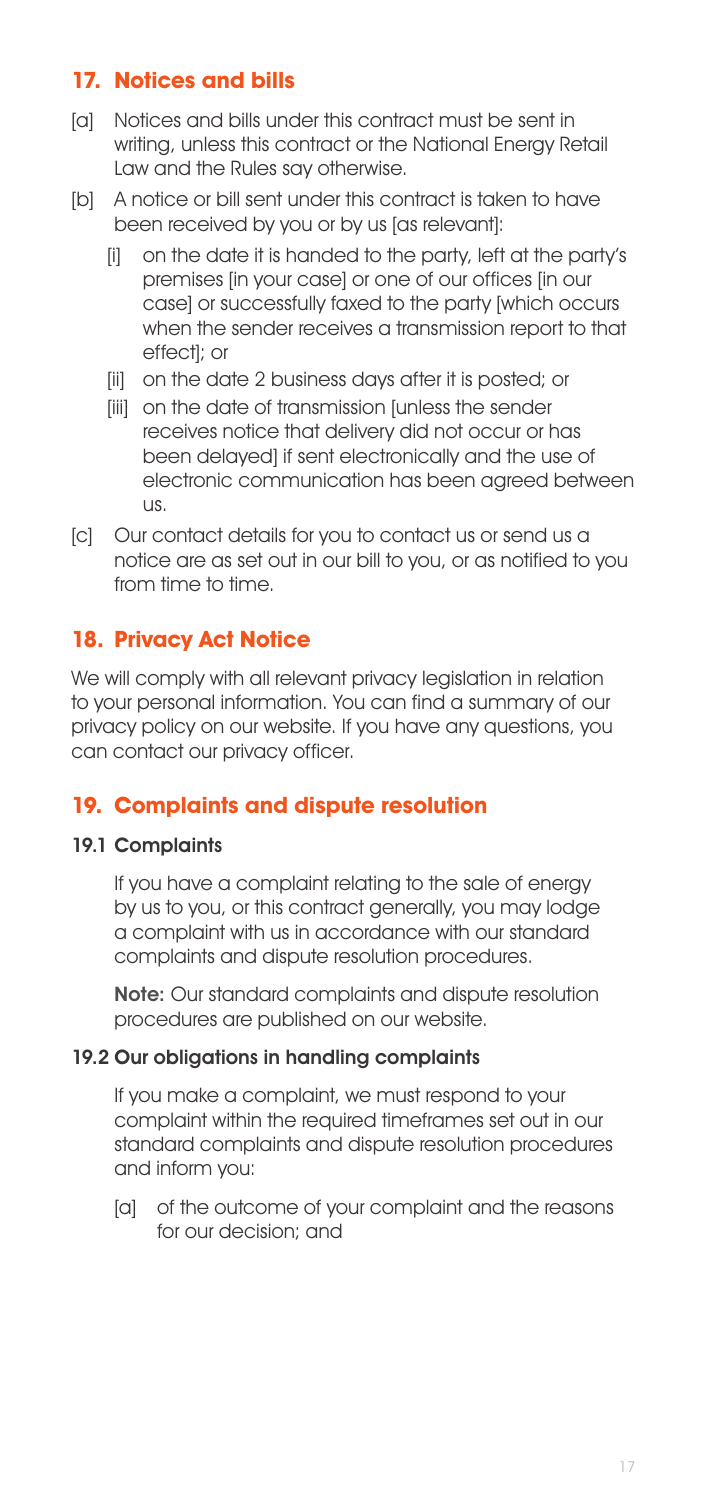[b] that if you are not satisfied with our response, you have a right to refer the complaint to the Ombudsman in your State:

#### NEW SOUTH WALES

Energy and Water Ombudsman of New South Wales Reply Paid 86550 Sydney South, New South Wales 1234 Freecall [from Australia] 1800 246 545 Freefax [from Australia] 1800 812 291 www.ewon.com.au

#### **QUEENSLAND**

Energy and Water Ombudsman Queensland PO Box 3640 South Brisbane BC, Queensland 4101 Freecall [from Australia] 1800 662 837 Fax 07 3087 9477 www.ewoq.com.au

#### SOUTH AUSTRALIA

Energy Industry Ombudsman of South Australia GPO Box 2947 Adelaide, South Australia 5001 Freecall [from Australia] 1800 665 565 Freefax 1800 665 165 Overseas call +61 8 8216 1888 Overseas fax +61 8 8216 1844 www.ewosa.com.au

#### VICTORIA

Energy and Water Ombudsman Victoria Reply Paid 469 Melbourne, Victoria 8060 Freecall [from Australia] 1800 500 509 Freefax [from Australia] 1800 500 549 www.ewov.com.au

# **20 Force majeure**

#### 20.1 Effect of force majeure event

If either party to this contract cannot meet an obligation under this contract because of an event outside the control of that party ['a force majeure event']:

- [a] the obligation, other than an obligation to pay money, is suspended to the extent it is affected by the force majeure event for as long as the force majeure event continues; and
- [b] the affected party must use its best endeavours to give the other party prompt notice of that fact including full particulars of the event, an estimate of its likely duration, the extent to which the affected party's obligations are affected and the steps being taken to remove, overcome or minimise those effects.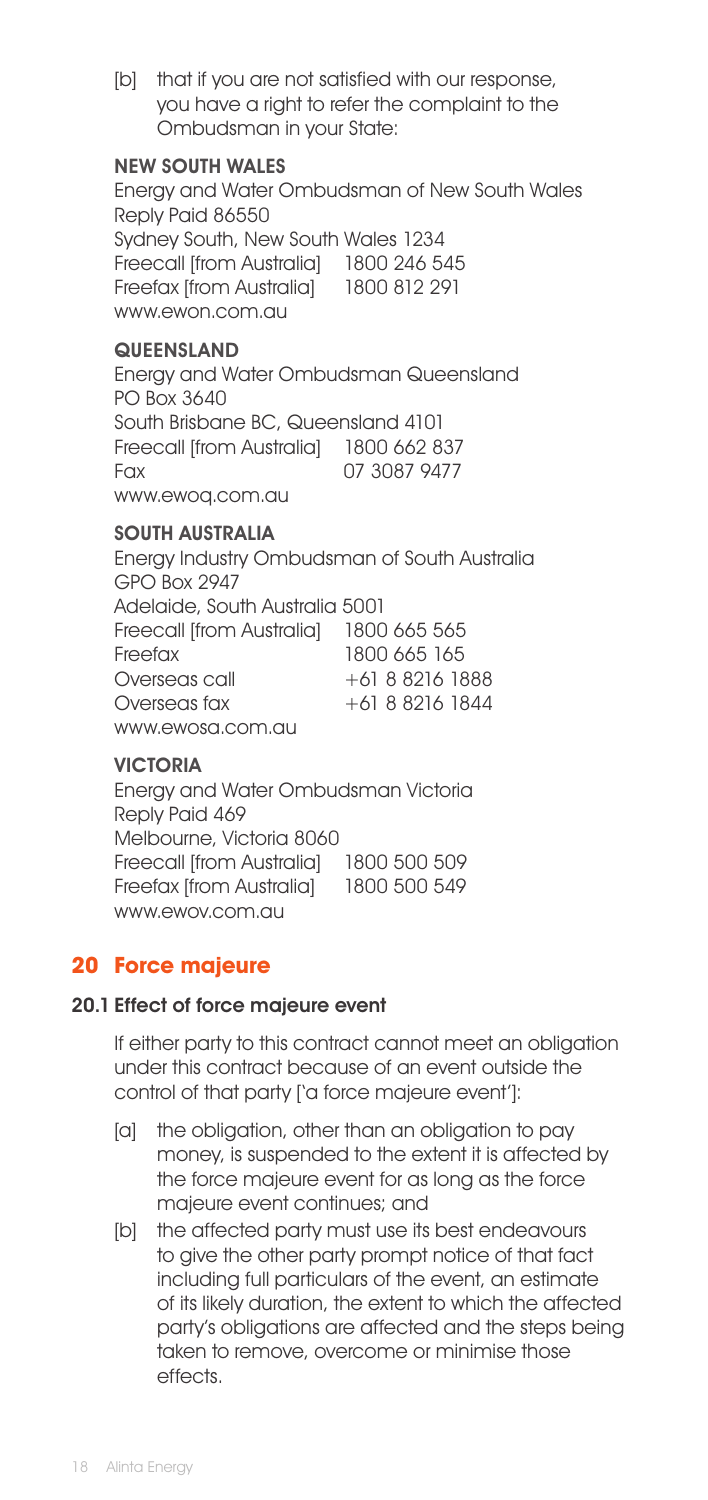# 20.2Deemed prompt notice

If the effects of a force majeure event are widespread, we will be deemed to have given you prompt notice if we make the necessary information available by way of a 24 hour telephone service within 30 minutes of being advised of the event or otherwise as soon as practicable.

#### 20.3 Obligation to overcome or minimise effect of force majeure event

A party that claims a force majeure event must use its best endeavours to remove, overcome or minimise the effects of that event as soon as practicable.

# 20.4Settlement of industrial disputes

Nothing in this clause requires a party to settle an industrial dispute that constitutes a force majeure event in any manner other than the manner preferred by that party.

# **21 Applicable law**

The laws in force in the State in which your premises are located govern this contract.

# **22 Retailer of last resort event**

If we are no longer entitled by law to sell energy to you due to a Retailer of Last Resort [RoLR] event occurring in relation to us, we are required under the National Energy Retail Law and the Rules to provide relevant information [including your name, billing address and metering identifier] to the entity appointed as the relevant designated retailer for the RoLR event and this contract will come to an end.

# **23 General**

# 23.1 Our obligations

Some obligations placed on us under this contract may be carried out by another person. If an obligation is placed on us to do something under this contract, then:

- [a] we are taken to have complied with the obligation if another person does it on our behalf; and
- [b] if the obligation is not complied with, we are still liable to you for the failure to comply with this contract.

# 23.2Amending this contract

- [a] This contract may only be amended in accordance with the procedures set out in the National Energy Retail Law.
- [b] We must publish any amendments to this contract on our website.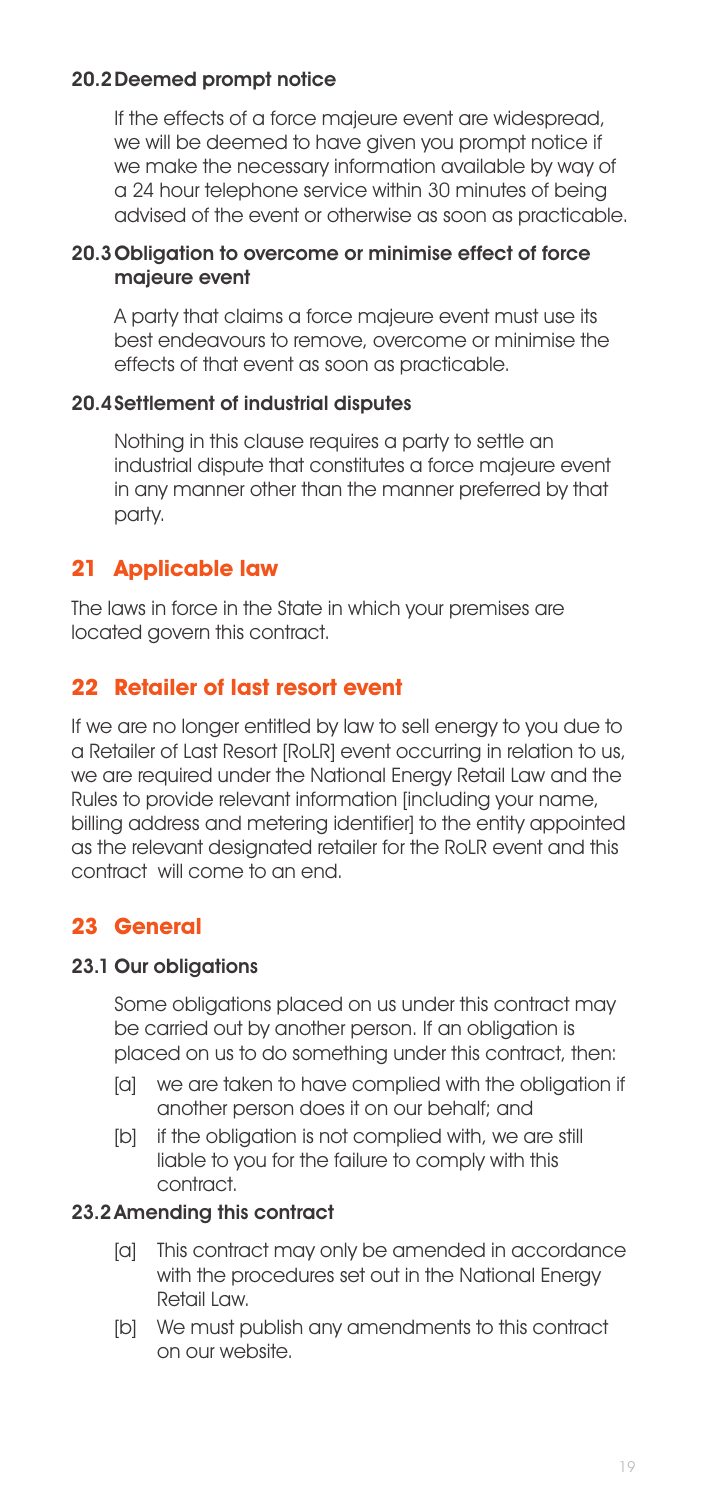# **Simplified explanation of terms**

billing cycle means the regular recurrent period for which you receive a bill from us;

business day means a day other than a Saturday, a Sunday or a public holiday;

customer means a person who buys or wants to buy energy from a retailer;

customer connection contract means a contract between you and your distributor for the provision of customer connection services;

designated retailer means the financially responsible retailer for the premises [where you have an existing connection] or the local area retailer [where you do not have an existing connection] for your premises;

disconnection means an action to prevent the flow of energy to the premises, but does not include an interruption;

distributor means the person that is licensed to own or operate the system that connects your premises with to the distribution network;

distributor planned interruption means an interruption for:

- [a] the planned maintenance, repair or augmentation of the transmission system; or
- [b] the planned maintenance, repair or augmentation of the distribution system, including planned or routine maintenance of a meter (excluding a retailer planned interruption); or
- [c] the installation of a new connection or a connection alteration;

emergency means an emergency due to the actual or imminent occurrence of an event that in any way endangers or threatens to endanger the safety or health of any person, or normal operation of the distribution system or transmission system, or that destroys or damages, or threatens to destroy or damage, any property;

energy means electricity or gas;

energy laws means national and State and Territory laws and rules relating to energy and the legal instruments made under those laws and rules;

force majeure event means an event outside the control of a party;

**GST** means a goods and services or a similar tax;

interruption means a temporary unavailability or temporary curtailment of the supply of electricity from a distribution system to a customer, but does not include disconnection;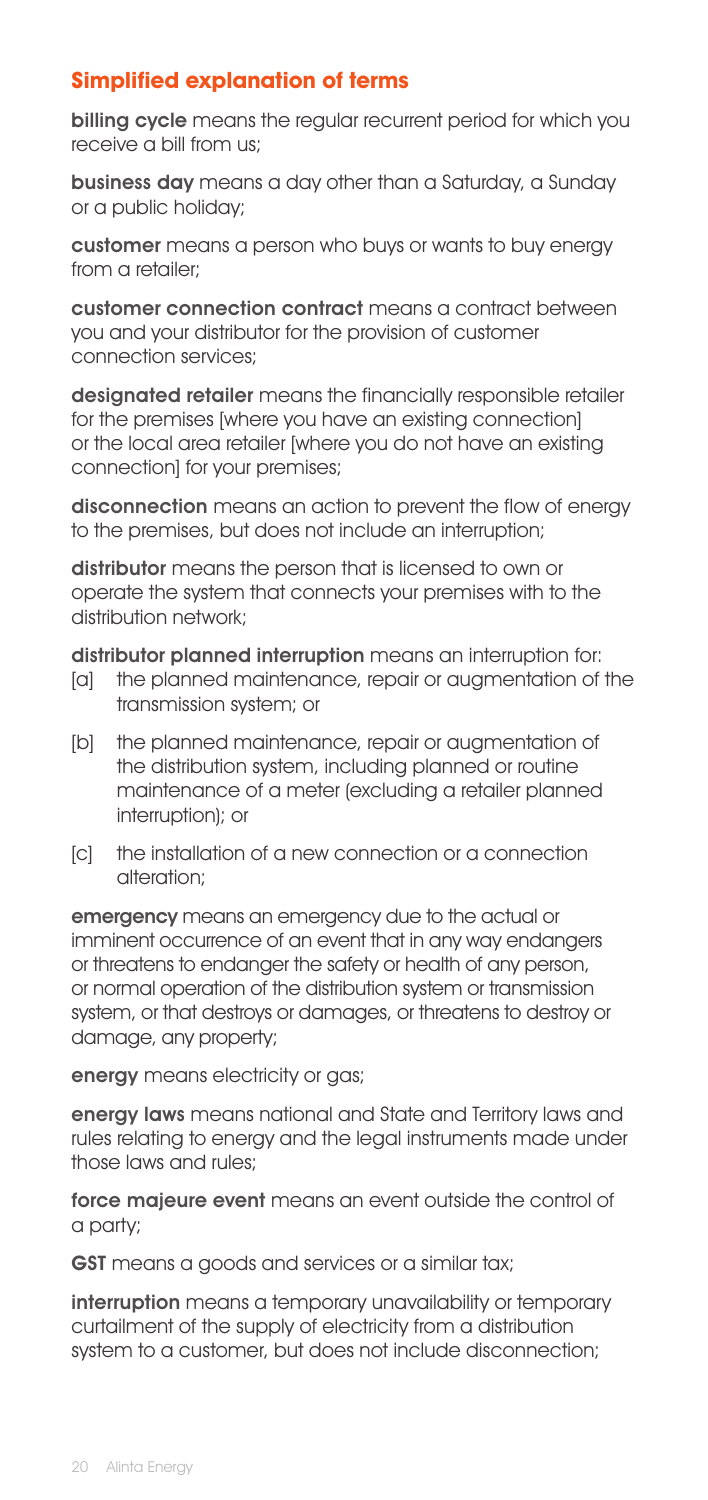medical confirmation means certification from a reaistered medical practitioner of the requirement for life support equipment at your premises,

National Energy Retail Law means the Law of that name that is applied by each participating State and Territory;

relevant authority means any person or body who has the power under law to direct us, including the Australian Energy Market Operator and State or Federal Police;

residential customer means a person who purchases energy principally for personal, household or domestic use at their premises;

retailer means a person that is authorised to sell energy to customers;

retailer planned interruption means an interruption that:

- [a] is for the purposes of the installation, maintenance, repair or replacement of an electricity meter; and
- [b] does not involve the distributor effecting the interruption; and
- [c] is not an interruption which has been planned by your distributor:

RoLR event means an event that triggers the operation of the Retailer of Last Resort scheme under the National Energy Retail Law;

Rules means the National Energy Retail Rules made under the National Energy Retail Law;

security deposit means an amount of money paid to us as security against non-payment of a bill in accordance with the Rules;

#### small customer means:

- [a] a residential customer; or
- [b] a business customer who consumes energy at or below a level determined under the National Energy Retail Law;

standing offer prices means tariffs and charges that we charge you for or in connection with the sale and supply of energy. These are published on our website.